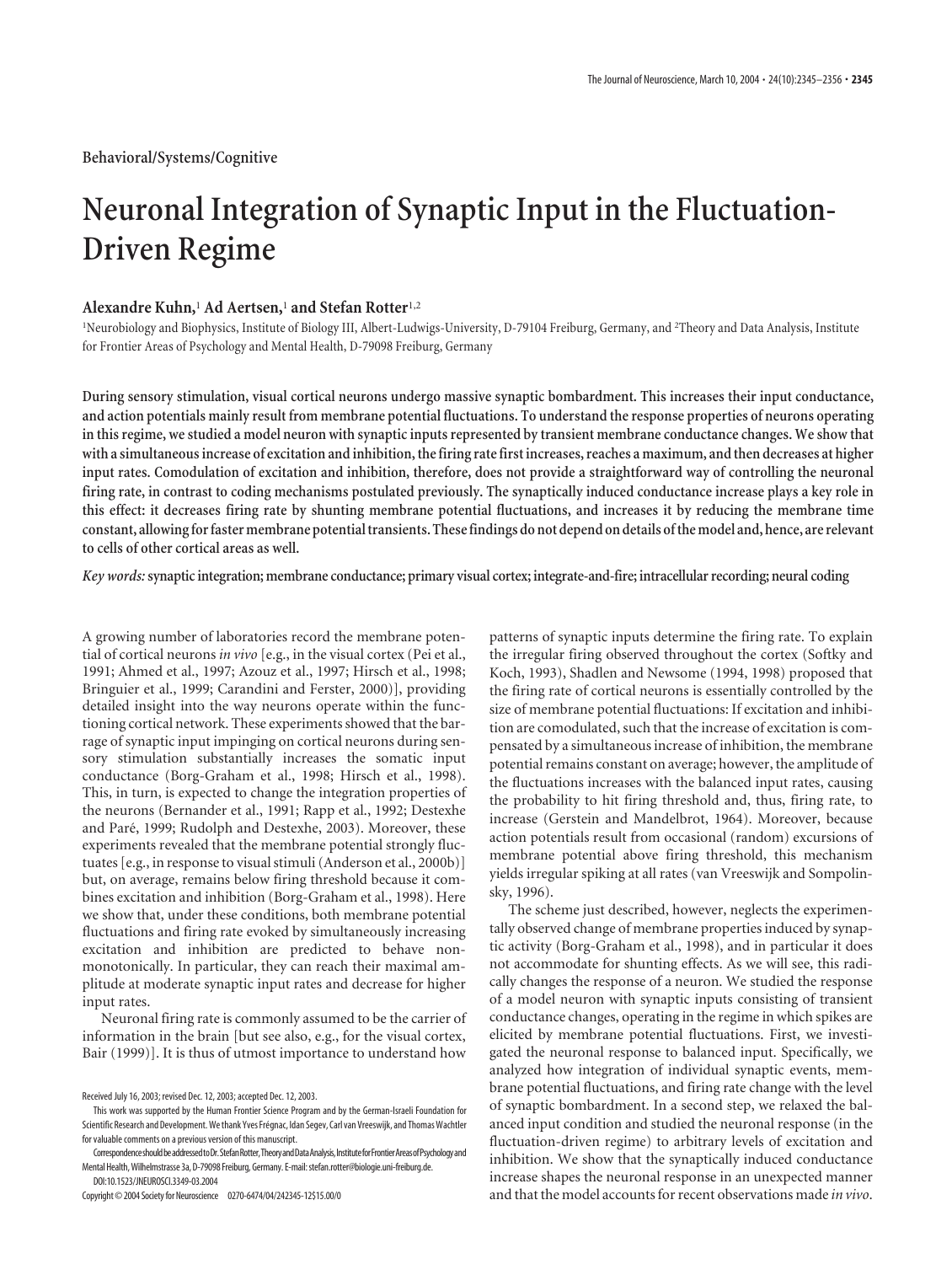Our analysis might also be useful for inferring the level of excitation and inhibition from intracellular recordings *in vivo*.

Preliminary results have been presented previously in abstract form (Kuhn et al., 2002).

## **Materials and Methods**

In this section we analyze the mean and SD of the free membrane potential (i.e., the membrane potential of the neuron without spiking) for two model neurons. In the first one, synaptic inputs are modeled as transient currents, whereas in the second one they are modeled as transient membrane conductance changes. As we show in Results, the second model can account for the input-driven membrane conductance increase observed *in vivo* and behaves quite differently, leading to new views on neuronal functioning. Thus, a comparison with the simpler model with currentbased synapses will permit us to highlight and better understand the specific properties of conductance input.

The analytical expression that we derived for the SD of membrane potential fluctuations for the model with conductance input is new. The parameters used in Results are listed after the analysis of each model. The last part of this section describes the firing rate model, derived on the basis of our results and used in Figure 4*c*.

*Neuron with synaptic inputs modeled as current sources.* The different contributions to the current flowing across the membrane are related by the equation (Jack et al., 1975):

$$
C\frac{d}{dt}U(t) + [U(t) - U_r]G_l - I(t) = 0,
$$

with *U*(*t*), free membrane potential, *I*(*t*), synaptic current input, *C*, membrane capacitance,  $G_l$ , membrane leak conductance, and  $U_r$ , resting membrane potential. It gives rise to a linear differential equation with constant coefficients (Koch, 1999):

$$
\tau_{m} \frac{d}{dt} U(t) = -[U(t) - U_{r}] + \frac{I(t)}{G_{l}}.
$$
\n(1)

The membrane time constant is  $\tau_{\text{m}} = C/G_l$ . The current *I*(*t*) is induced by excitatory and inhibitory synaptic events:

$$
I(t) = I_e(t) + I_i(t) = \sum_j \text{EPSC}(t - t_j) + \sum_k \text{IPSC}(t - t_k),
$$

with  $EPSC(t)$  and  $IPSC(t)$  representing individual stereotyped  $EPSCs$ and IPSCs, respectively. The times of occurrence of excitatory and inhibitory synaptic events are denoted by  $t_j$  and  $t_k$ , respectively. They were assumed to follow Poisson statistics with rates  $\lambda_e$  and  $\lambda_i$ , respectively. Individual EPSCs and IPSCs were modeled as  $\alpha$ -functions (Koch, 1999; Rotter and Diesmann, 1999):

$$
EPSC(t) = A_e \frac{t}{\tau_e} e^{1 - t/\tau_e} H(t)
$$

$$
IPSC(t) = A_i \frac{t}{\tau_i} e^{1 - t/\tau_i} H(t),
$$

with  $A_e > 0$ ,  $A_i < 0$ , peak synaptic currents and  $\tau_e$ ,  $\tau_i$ , synaptic time constants.

 $H(x)$  is the Heaviside step function:

$$
H(x) = \begin{cases} 0 & \text{for } x < 0 \\ 1 & \text{for } x \ge 0. \end{cases}
$$

Because the system defined by Equation 1 is linear, knowing the membrane response to a single PSC is sufficient to derive the statistical properties of the membrane potential fluctuations caused by multiple PSCs (synaptic bombardment). The response to a single PSC is given by the solution of:

$$
\tau_{\text{m}} \frac{d}{dt} U(t) = -[U(t) - U_r] + \frac{\text{PSC}(t)}{G_l} \text{ with } U(0) = U_r,
$$

where  $PSC(t)$  is either  $EPSC(t)$  or  $IPSC(t)$ . Solving for  $U(t)$  gives the time course of a PSP (after subtraction of the resting potential  $U_r$ ):

$$
PSP(t) = \frac{A_s e}{C\tau_s} \left[ \frac{-te^{-t/\tau_s}}{1/\tau_s - 1/\tau_m} + \frac{e^{-t/\tau_m} - e^{-t/\tau_s}}{(1/\tau_s - 1/\tau_m)^2} \right] H(t),
$$

where  $(A_s, \tau_s)$  is either  $(A_e, \tau_e)$  or  $(A_i, \tau_i)$ , defining EPSP(*t*) or IPSP(*t*), respectively. Because the PSPs superimpose linearly and the statistics of occurrence of synaptic events are assumed to be Poissonian, the mean  $\mu(U)$  and variance  $\sigma^2(U)$  of the free membrane potential are given by Campbell's theorem (Papoulis, 1991):

$$
\mu(U) = U_r + \lambda_e \int \text{EPSP}(t)dt + \lambda_i \int \text{IPSP}(t)dt \tag{2}
$$

$$
\sigma^{2}(U) = \lambda_{e} \int \text{EPSP}(t)^{2} dt + \lambda_{i} \int \text{IPSP}(t)^{2} dt.
$$
 (3)

Explicit expressions are given by:

$$
\int \text{PSP}(t)dt = A_s \tau_s e \tau_m / C
$$
\n
$$
\int \text{PSP}(t)^2 dt = (2\tau_m + \tau_s) \left[ \frac{A_s \tau_s e \tau_m}{2C(\tau_m + \tau_s)} \right]^2
$$

Note that the dependence of the inhibitory input rate  $\lambda_i$  on the excitatory input rate  $\lambda_e$  under the constraint of a constant mean free membrane potential  $\mu$ (*U*) (balanced input; see Fig. 1*a*) can be derived from Equation 2:

$$
\lambda_i = -\frac{\int EPSP(t)dt}{\int IPSP(t)dt} \lambda_e - \frac{U_r - \mu(U)}{\int IPSP(t)dt}.
$$
\n(4)

.

For this model, any admissible pair of mean and SD of the membrane potential (Eqs. 2, 3) corresponds to a uniquely determined pair of excitatory and inhibitory input rates.

The membrane parameters used were  $C = 250$  pF,  $G_l = 1/60 \mu S$ ,  $U_r = -70$  mV (McCormick et al., 1985). The synaptic parameters were chosen such that amplitude and width of the EPSP and the IPSP matched the measurements of Tarczy-Hornoch et al. (1998, 1999):  $A_e$  = 390.5 pA,  $A_i = -74$  pA,  $\tau_e = 0.2$  msec,  $\tau_i = 2$  msec. Note that Tarczy-Hornoch et al. (1998, 1999) measured EPSPs at  $-70$  mV and IPSPs at  $-60$  mV. The peak synaptic current values given here are set such that the amplitude of model PSPs corresponds to the amplitude of PSPs measured at  $-55$  mV; i.e., model PSPs were fit to the measured and (linearly) scaled PSPs. For this scaling, the excitatory and inhibitory synaptic reversal potentials were assumed to be 0 and  $-75$  mV, respectively (Tarczy-Hornoch et al., 1998, 1999). For the complete spiking model, a spike was generated whenever the membrane potential hit the firing threshold  $U_{\theta}$  =  $-50$  mV. To mimic the refractory period, the membrane potential was immediately reset to  $U_{\rm reset}$  =  $-60$  mV and clamped at this value for  $\tau_{refr}$  = 2 msec (Troyer and Miller, 1997). A time step of 0.01 msec was used for the numerical simulations.

*Neuron with synaptic inputs modeled as transient conductances.* The total current flow across the membrane in the case of conductance-based synapses is determined by (Koch, 1999):

$$
C\frac{d}{dt}U(t) + [U(t) - U_r]G_t + [U(t) - U_e]G_e(t) + [U(t) - U_i]G_i(t) = 0,
$$

where  $G_e(t)$  and  $G_i(t)$  are the synaptic conductances, and  $U_e$  and  $U_i$  are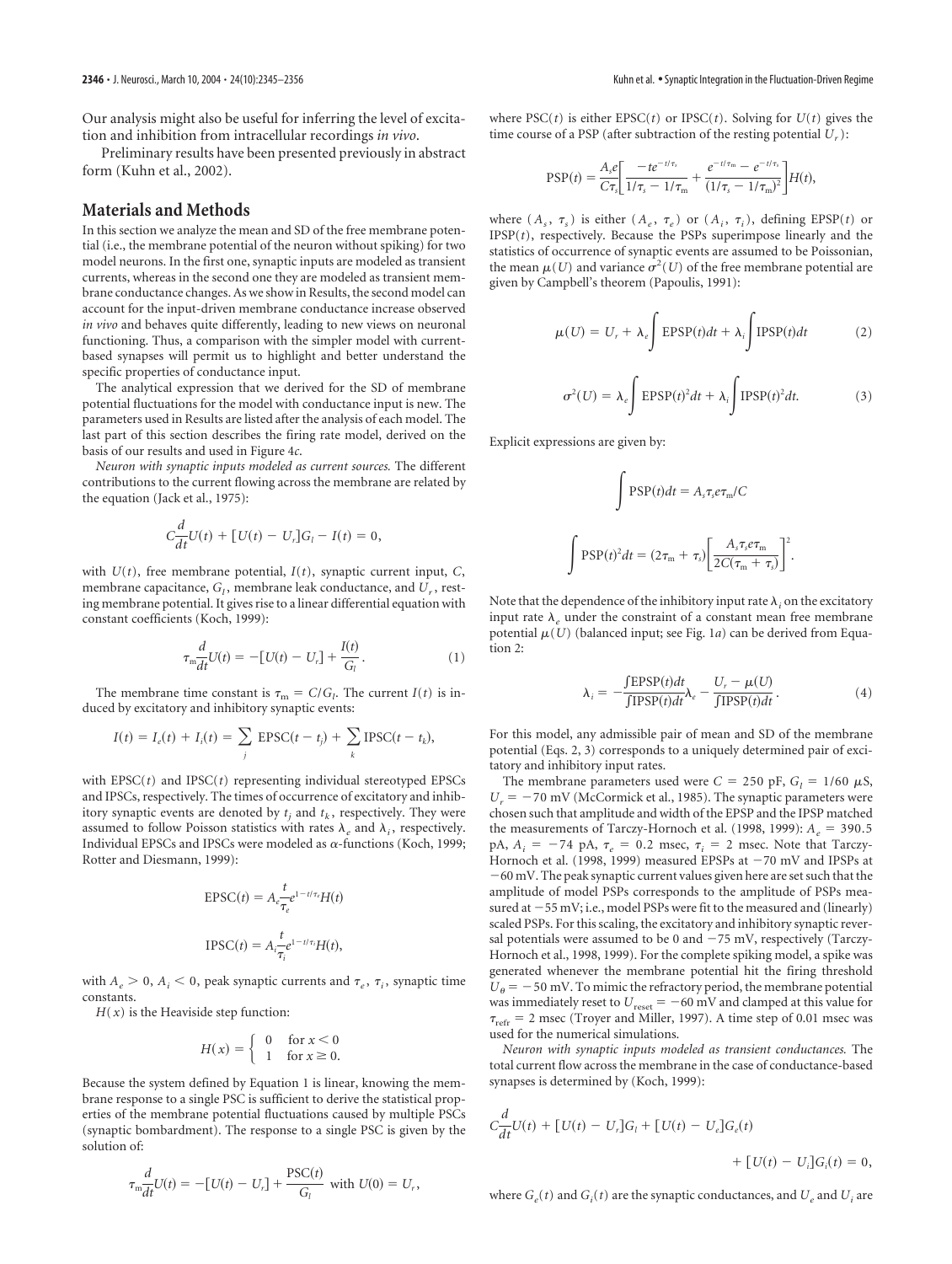the synaptic reversal potentials for excitation and inhibition, respectively. This equation can be rewritten as:

$$
\tau_{\text{eff}}(t)\frac{d}{dt}U(t) = -U(t) + \frac{U_r G_l + U_e G_e(t) + U_i G_i(t)}{G_{\text{tot}}(t)}.
$$
(5)

We call  $G_{\text{tot}}(t) = G_l + G_e(t) + G_i(t)$  the total membrane conductance and  $\tau_{\text{eff}}(t) = C/G_{\text{tot}}(t)$  the effective membrane time constant. We use  $g_e(t)$  and  $g_i(t)$  to denote the membrane conductance changes elicited by a single excitatory or inhibitory synaptic event. They were modeled by  $\alpha$ -functions:

$$
g_{e}(t) = B_{e} \frac{t}{\tau_{e}} e^{1-t/\tau_{e}} H(t), \ G_{e}(t) = \sum_{j} g_{e}(t - t_{j}),
$$
  

$$
g_{i}(t) = B_{i} \frac{t}{\tau_{i}} e^{1-t/\tau_{i}} H(t), \ G_{i}(t) = \sum_{k} g_{i}(t - t_{k}).
$$

 $B_e$  and  $B_i$  are the peak excitatory and inhibitory synaptic conductances, respectively. The time constants of the conductance changes  $\tau_e$  and  $\tau_i$ were assumed to be identical to the time constants of the EPSC and IPSC, respectively, in the current-based model.

For an approximate analytical treatment of the effect of synaptic bombardment on synaptic integration, we replace  $G_e(t)$  and  $G_i(t)$  by their mean values  $\mu(G_e)$  and  $\mu(G_i)$ , respectively. These are again given by Campbell's theorem (Papoulis, 1991):

$$
\mu(G_e) = \lambda_e \int g_e(t)dt = \lambda_e B_e \tau_e e \tag{6}
$$

$$
\mu(G_i) = \lambda_i \int g_i(t)dt = \lambda_i B_i \tau_i e.
$$
\n(7)

An approximation of the mean membrane potential level  $\mu(U)$  induced by the excitatory and inhibitory synaptic bombardment is then given by:

$$
\mu(U) \approx \frac{U_r G_l + U_e \mu(G_e) + U_i \mu(G_i)}{\mu(G_{\text{tot}})},
$$
  
with  $\mu(G_{\text{tot}}) = G_l + \mu(G_e) + \mu(G_i)$ . (8)

Conversely, Equation 8 yields an approximation of the inhibitory input rate  $\lambda_i$  needed to achieve a given constant free membrane potential level (balanced input), for any given excitatory input rate  $\lambda_e$ :

$$
\lambda_i \approx -\frac{[U_e - \mu(U)] f_{g_e}(t) dt}{[U_i - \mu(U)] f_{g_i}(t) dt} \lambda_e - \frac{[U_r - \mu(U)] G_i}{[U_i - \mu(U)] f_{g_i}(t) dt}.
$$
(9)

Note that the expression above is a linear function of  $\lambda_e$ , non-negative and strictly increasing. In contrast to the current-based model, its slope is not only determined by the characteristics of excitatory and inhibitory synaptic events, but also by the membrane potential level considered. The higher the membrane potential level (i.e., farther from the inhibitory and closer to the excitatory synaptic reversal potential), the smaller the slope, such that an increase of  $\lambda_e$  necessitates a smaller increase of  $\lambda_i$  to maintain a constant membrane potential level.

The smaller the fluctuations of  $G_e(t)$  and  $G_i(t)$  are, the better is the approximation of replacing them by their mean values. The variances of  $G_e(t)$  and  $G_i(t)$  are given by (Papoulis, 1991):

$$
\sigma^2(G_e) = \lambda_e B_e^2 \tau_e e^2 / 4
$$
  

$$
\sigma^2(G_i) = \lambda_i B_i^2 \tau_i e^2 / 4.
$$

Because these expressions scale linearly with  $\lambda_e$  or  $\lambda_i$ , respectively, the ratios  $\sigma(G_e)/\mu(G_e)$  and  $\sigma(G_i)/\mu(G_i)$  are asymptotically proportional to  $1/\sqrt{\lambda_e}$  and  $1/\sqrt{\lambda_i}$ , respectively. This shows that the approximation on  $G_e(t)$  and  $G_i(t)$  improves as the rates increase.

With the replacement of  $G_e(t)$  and  $G_i(t)$  by their mean values, the

effective membrane time constant  $\tau_{\text{eff}}(t)$  (Eq. 5) becomes  $\tilde{\tau}_{\text{eff}}$  =  $C/\mu(G<sub>tot</sub>)$ , i.e., it takes a constant value over time. Note that  $\tilde{\tau}_{eff}$  is actually a first-order approximation of  $\mu(\tau_{\text{eff}})$ , the mean effective time constant. Again, the smaller the fluctuations of  $\tau_{\text{eff}}(t)$  are compared with  $\mu(\tau_{\rm eff})$ , the better is the approximation. A first-order estimate of the variance of  $\tau_{\text{eff}}(t)$  is (Papoulis, 1991):

$$
\sigma^2(\tau_{\text{eff}}) \approx \frac{C^2}{\mu(G_{\text{tot}})^4} [\sigma^2(G_e) + \sigma^2(G_i)]. \tag{10}
$$

Estimates of  $\mu(\tau_{\rm eff})$  and  $\sigma(\tau_{\rm eff})$  based on numerical simulations are represented in Figure 2*f*. They were in excellent agreement with the analytical approximations given here. Again, the approximation of the ratio  $\sigma(\tau_{\rm eff})/\mu(\tau_{\rm eff})$  is asymptotically proportional to  $1/\sqrt{\lambda_e}$  and  $1/\sqrt{\lambda_i}$ , and the approximation of  $\tau_{\text{eff}}(t)$  by  $\tilde{\tau}_{\text{eff}}$  becomes better with increasing input rates; however, and as shown in Results (see Figs. 2, 4), the expressions for the mean membrane potential (Eq. 8), for the PSP time course (Eq. 11), and for the variance of the membrane potential (Eq. 12) derived with the help of these approximations are in close agreement with numerical simulations at very low input rates already. Rearranging the terms in Equation 10, we can write:

$$
\frac{\sigma(\tau_{\text{eff}})}{\tilde{\tau}_{\text{eff}}} \approx \frac{\sigma(G_{\text{tot}})}{\mu(G_{\text{tot}})},
$$

which means that the relative fluctuation of the effective membrane time constant around its mean is approximately equal to the relative fluctuation of the total membrane conductance around its mean.

The approximate membrane potential response to a single synaptic input in the presence of synaptic bombardment is now given by:

$$
\tilde{\tau}_{\text{eff}}\frac{d}{dt}U(t) = -[U(t) - \mu(U)] - \frac{[U(t) - U_s]g_s(t)}{\mu(G_{\text{tot}})} \text{ with } U(0) = \mu(U),
$$

where  $g_s(t)$  and  $U_s$  can be either  $g_e(t)$  and  $U_e$ , or  $g_i(t)$  and  $U_i$ , respectively. Assuming that the amplitude of a single PSP is small compared with the distance to the synaptic reversal potential, we consider the synaptic driving force  $U(t) - U_s$  as a constant and approximate it by  $\mu(U) - U_s$ . The solution for  $U(t)$  in the previous equation (now analogous to Eq. 1) gives the approximated time course of a PSP [after subtraction of  $\mu(U)$ ]:

$$
\text{PSP}(t) \approx [U_s - \mu(U)] \frac{B_s e}{C \tau_s} \left[ \frac{-te^{-t/\tau_s}}{1/\tau_s - 1/\tilde{\tau}_{\text{eff}}} + \frac{e^{-t/\tilde{\tau}_{\text{eff}}} - e^{-t/\tau_s}}{(1/\tau_s - 1/\tilde{\tau}_{\text{eff}})^2} \right] H(t),\tag{11}
$$

where  $(B_s, \tau_s, U_s)$  can be either  $(B_e, \tau_e, U_e)$  or  $(B_i, \tau_i, U_i)$  for EPSP(*t*) or IPSP(*t*), respectively. In addition, we assume that multiple PSPs are linearly superimposed. Again, this is a valid approximation if the membrane potential fluctuations are small compared with the distance to the synaptic reversal potential, and the driving force  $U(t) - U_s$  does not change much in time. With this additional assumption, the variance of the free membrane potential is approximated by (Campbell's theorem):

$$
\sigma^2(U) \approx \lambda_e \int \text{EPSP}(t)^2 dt + \lambda_i \int \text{IPSP}(t)^2 dt. \tag{12}
$$

It only remains to calculate the integral in the preceding expression:

$$
\int \mathrm{PSP}(t)^2 dt \approx (2\tilde{\tau}_{\mathrm{eff}} + \tau_s) \left[ \frac{[U_s - \mu(U)] B_s \tau_s e \tilde{\tau}_{\mathrm{eff}}}{2C(\tilde{\tau}_{\mathrm{eff}} + \tau_s)} \right]^2. \tag{13}
$$

For very high input rates,  $\tilde{\tau}_{\rm eff}$  tends to 0 and the expression above decreases as  $1/\lambda_e^2$  and  $1/\lambda_i^2$ . As a consequence, the variance of the freemembrane potential  $\sigma^2(U)$  decreases as  $1/\lambda_e$  and  $1/\lambda_i$  (for very high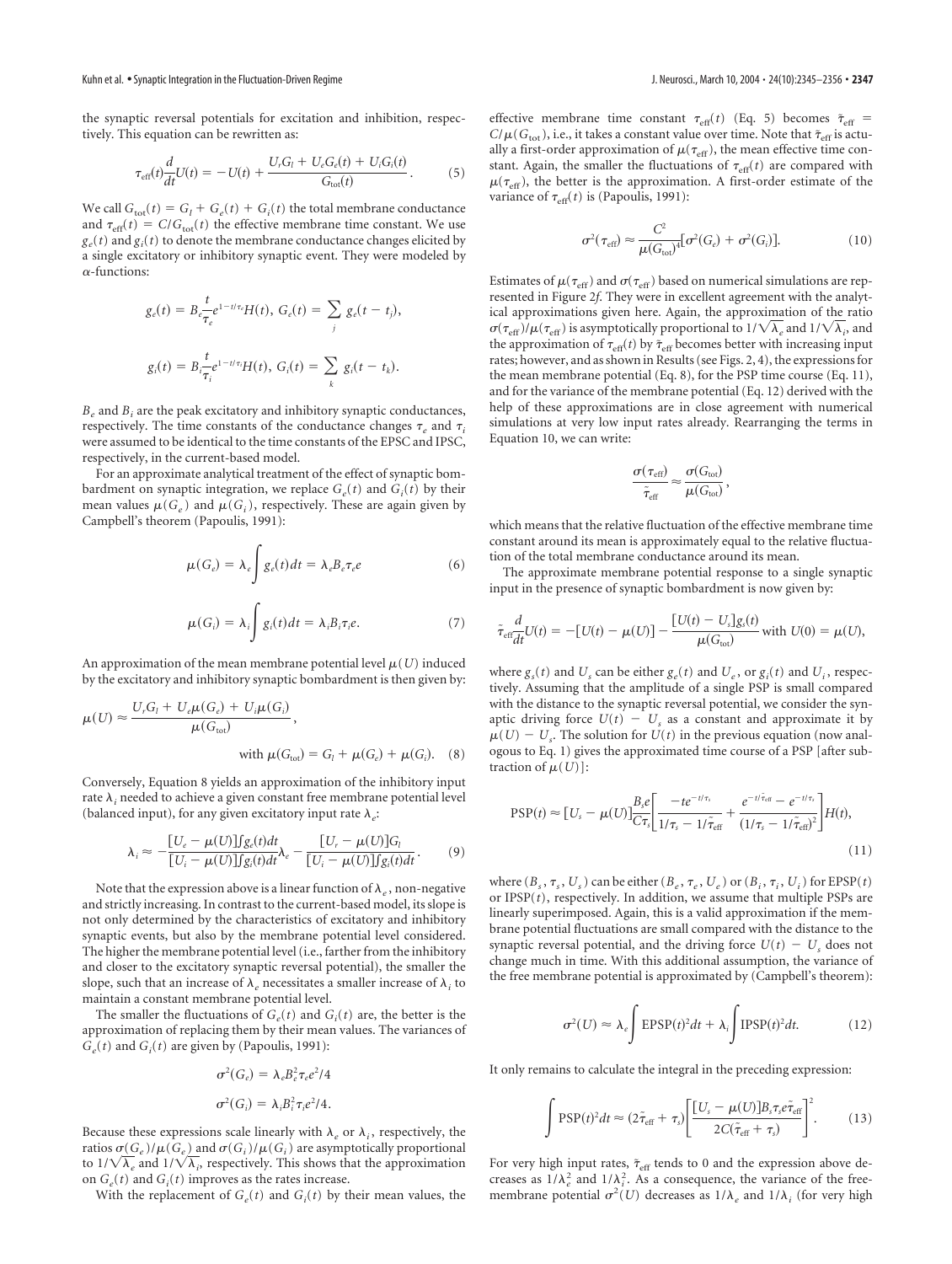input rates). Last, note that because  $\int$  PSP(*t*)  $dt \approx [U_s - \mu(U)]$  $B_s \tau_s e \tilde{\tau}_{\text{eff}} / C$ , Equation 13 can be written as:

$$
\int \mathrm{PSP}(t)^2 dt \approx \left[ \int \mathrm{PSP}(t) dt \right]^2 \frac{(2\tilde{\tau}_{\mathrm{eff}} + \tau_s)}{4(\tilde{\tau}_{\mathrm{eff}} + \tau_s)^2}.
$$

For fixed  $\mu(U)$ ,  $\mu(G_{\text{tot}})$ ,  $\lambda_e$  and  $\lambda_i$ ,  $\int$  PSP(*t*) *dt* is constant, and the expression above is asymptotically inversely related to  $\tau_s$ . That is, the larger the synaptic time constant, the smaller  $\int$  PSP( $t$ )<sup>2</sup> *dt* and, thus, the smaller the membrane potential fluctuations.

The values used for  $C$ ,  $G_l$ , and  $U_r$  were the same as in the currentbased model. The synaptic parameters were chosen so that the EPSP and IPSP (represented in Fig. 2, a and b, respectively) fitted the measurements of Tarczy-Hornoch et al. (1998, 1999):  $U_e = 0$  mV,  $U_i = -75$  mV,  $B_e =$ 7.1 nS,  $B_i = 3.7$  nS,  $\tau_e = 0.2$  msec,  $\tau_i = 2$  msec. The remaining parameters for the complete spiking neuron model were the same as for the model with synaptic current sources. Again, all numerical simulations were conducted with a time step of 0.01 msec.

*Firing rate model.* To illustrate the combined effect of membrane potential fluctuations and dynamics on the spiking response of the neuron (Results and see Fig. 4*c*), we use a simplified (firing rate) model. We assume that the probability of emitting a spike is proportional to the probability of the free membrane potential to be above firing threshold. Furthermore, the membrane potential does not change instantaneously but with a typical delay given by the effective membrane time constant. Thus, the latter also determines the time period during which (maximally) one spike can be fired. The firing rate *r* is thus approximated by:

$$
r \approx \frac{1}{\tilde{\tau}_{\rm eff}} \int_{U_{\theta}}^{\infty} P(U) dU, \tag{14}
$$

where  $P(U)$  is the probability density function of the free membrane potential amplitude distribution (Abeles, 1991; Amit and Brunel, 1997). Note that this argument assumes that the effective membrane time constant is larger than the synaptic time constants such that it dominates the membrane potential dynamics. Assuming that the amplitude distribution of the free membrane potential is Gaussian [see, however, Kuhn et al. (2003)], the firing rate is given by:

$$
r \approx \frac{1}{2\tilde{\tau}_{\rm eff}} \text{erfc} \bigg[ \frac{U_{\theta} - \mu(U)}{\sqrt{2}\sigma(U)} \bigg],\tag{15}
$$

where erfc(*z*) =  $1 - (2/\sqrt{\pi}) \int_0^z e^{-t^2} dt$  is the complementary error function.

# **Results**

We start by briefly recalling how comodulation of excitation and inhibition was proposed to control firing rate. For that purpose, we consider the simple model neuron with synaptic inputs modeled as transient currents, similar to what was originally used by Shadlen and Newsome (1998).

## **Comodulation of excitation and inhibition in a model neuron with current input**

The model neuron consists of a single compartment, bombarded with synaptic inputs inducing stereotyped EPSCs and IPSCs, respectively. Figure 1*a* shows the fluctuating membrane potential resulting from the mixed synaptic bombardment (see Materials and Methods for details). Larger fluctuations are obtained by jointly increasing synaptic input rates. To better understand the behavior of the model, we consider the free membrane potential, i.e., the membrane potential of the neuron without spiking (Fig. 1*b*), which can be analyzed mathematically (see Materials and Methods). If the total excitatory and total inhibitory input rates (i.e., summated over all excitatory and inhibitory neurons in the input ensemble, respectively) are comodulated in a balanced



Figure 1. Free membrane potential fluctuations and firing rate of the model neuron with current input increase monotonically with the balanced increase of excitation and inhibition.*a*, Membrane potential fluctuations elicited by excitatory and inhibitory synaptic inputs with a total rate of 2000 spikes per second and 434 spikes per second, respectively. Dotted line indicates the threshold for spike generation.*b*, Free membrane potential for the same input realization as in *a*.*c*, Mean free membrane potential (gray line represents the analytical expression; dots depict results of numerical simulations) as a function of the excitatory input rate  $\lambda_{\mathrm{e}}.$  The inhibitory input rate (not shown) was covaried in a balanced manner.*d*, SD of the free membrane potential for the same input rates as in *c*. Again, the gray line represents the analytical expression, and dots show the results of numerical simulations. Firing rate of the model neuron (*e*) and CV of the interspike interval distribution ( *f*), for the same input rates as in *c*. For*c–f*, we simulated 60 $\times$  20 sec of neural activity for each input condition. The statistics of interest were computed for each 20 sec trial and then averaged over all 60 trials. The SEM corresponds to the diameter of the dots or was even smaller. pot., Potential; ISI, interspike interval.

manner (Eq. 4), that is, such that the average free membrane potential remains constant (Fig. 1*c*, gray line, analytical expression, see Eq. 2 in Materials and Methods; black dots indicate numerical simulations), the SD of the free membrane potential increases monotonically with the excitatory synaptic input rate *<sup>e</sup>* (Fig. 1*d*) (Eq. 3). Likewise, the firing rate response of the spiking model (i.e., including the firing threshold and reset mechanism) to the same synaptic input increases with increasing balanced input rates (Fig. 1*e*), in parallel to the free membrane potential fluctuations. In addition, spike timing is irregular at all input rates, as indicated by the high coefficient of variation (CV; SD divided by the mean) of the interspike interval distribution (Fig. 1*f*).

## **Comodulation of excitation and inhibition in a model neuron with conductance input**

We now contrast this behavior with the response of the neuron with conductance-based synapses. We first describe the PSPs elicited by individual synaptic inputs and then turn to the impact of background synaptic activity on individual PSPs, because this will play a key role in determining the size of membrane potential fluctuations in response to different levels of background synaptic input.

#### **EPSPs and IPSPs in the absence of background activity**

The model EPSPs and IPSPs, respectively, were adjusted to mimic the average EPSP and IPSP measured in layer 4 spiny cells of the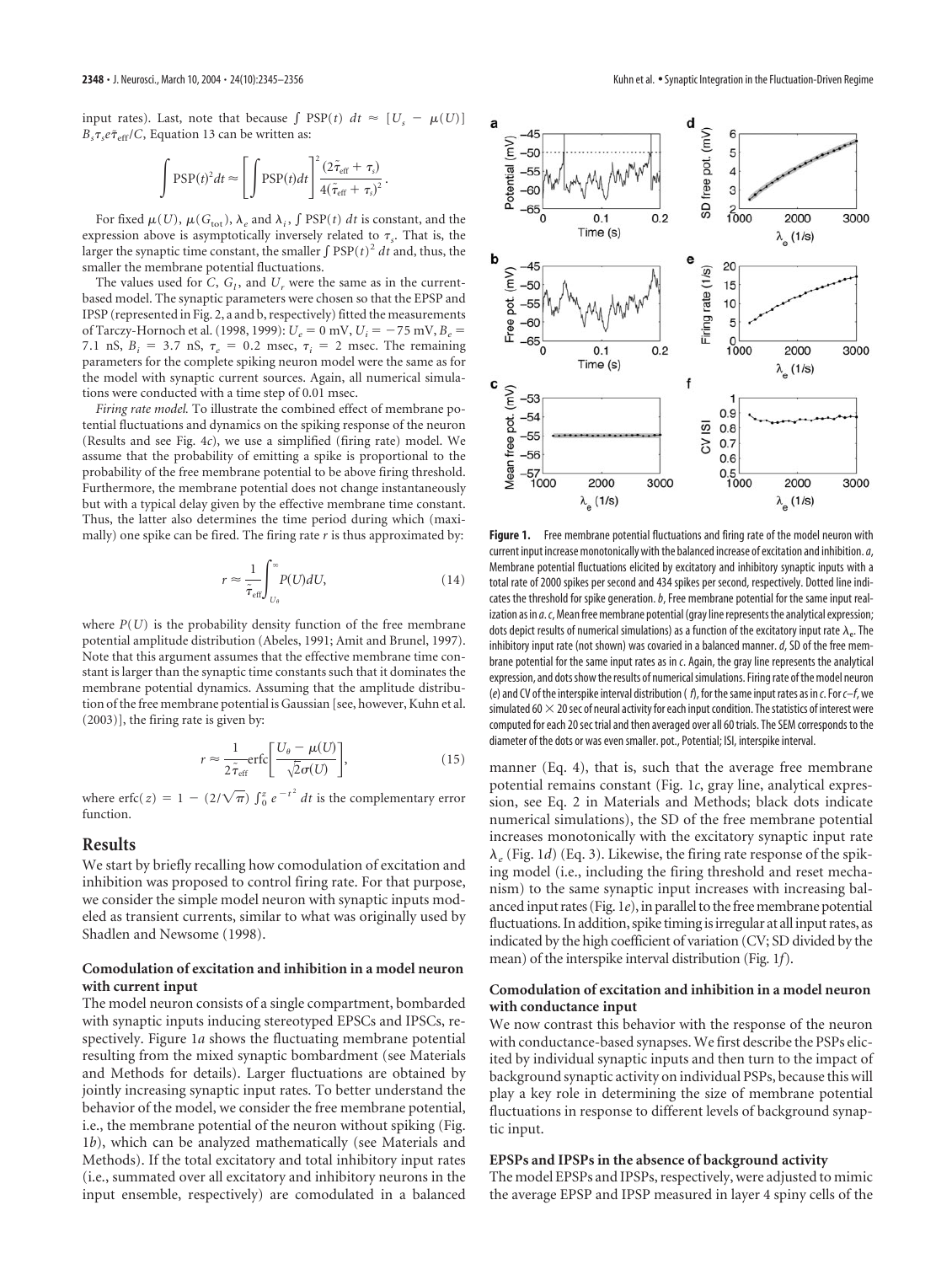

**Figure 2.** Amplitude and width of PSPs decrease with increasing synaptic bombardment.*a*, EPSP at a membrane potential of  $-70$  mV (bottom trace) and  $-55$  mV (middle trace). The top trace shows the average EPSP in the presence of synaptic background activity resulting in a mean membrane potential of  $-55$  mV. The thin black line represents results of numerical simulations; the gray line depicts the analytical approximation.*b*, Analogous to*a*for the IPSP.*c*, PSP amplitudes as a function of the background excitatory rate  $\lambda_{\rm e}$ . The inhibitory input rate (not shown) was covaried with  $\lambda_e$  such that the mean free membrane potential remained constant (55 mV). Black lines represent numerical simulations (open circles: EPSP; solid circles: IPSP); gray lines show values for the analytically approximated PSPs. Large open and solid circles on the ordinate represent EPSP and IPSP amplitudes in the absence of synaptic background activity  $(a, b, m$ iddle traces). d, Analogous to c for PSP widths. e, Mean membrane conductance  $\mu(G<sub>tot</sub>)$ relative to the leak conductance G<sub>I</sub>. The solid circle on the ordinate indicates a relative membrane conductance of 1, corresponding to the absence of synaptic bombardment. *f*, Effective membrane time constant  $\tau_{\text{eff}}$ . Dots and error bars represent mean and SD estimated from numerical simulations. The gray line depicts the analytical approximation of the mean. The solid circle on the ordinate indicates the value of the membrane time constant with all synapses quiescent. ampl., Amplitude.

cat visual cortex *in vitro* (Fig. 2) (compare with Table 1 in Tarczy-Hornoch et al., 1998 and Table 2 in Tarczy-Hornoch et al., 1999; see Materials and Methods for details of the model). The bottom trace in Figure 2*a* represents the model EPSP at  $-70$  mV, the resting membrane potential (amplitude 0.998 mV; width at half amplitude 11.6 msec). The middle trace shows the EPSP when the membrane was depolarized to  $-55$  mV by injecting a constant current. Now, the amplitude is smaller because the driving force for the corresponding ions is reduced. Analogously, the bottom trace in Figure 2*b* shows the model IPSP at a baseline potential of  $-60$  mV (amplitude 0.788 mV; width 18.0 msec); the middle trace depicts the IPSP when the membrane was depolarized to 55 mV. In the latter case, the driving force for the corresponding ions was increased, and hence the IPSP had a larger amplitude.

#### **Effect of synaptic bombardment on PSPs**

To assess the effect of background activity and the associated membrane conductance increase on the integration of individual synaptic events, the model neuron was bombarded with random (Poisson) synaptic inputs. Excitatory ( $\lambda_e$ ) and inhibitory ( $\lambda_i$ ) input rates were balanced ( $\lambda_e$  = 9655 spikes per second,  $\lambda_i$  =

4473 spikes per second) such that the membrane potential fluctuated around a mean level of  $-55$  mV to enable a direct comparison with the case of depolarization to  $-55$  mV by constant current injection without background activity (Fig. 2*ab*, middle traces). The thin black lines in the top traces of Figure 2, *a* and *b*, show the average voltage response (10,000 trials) to a single excitatory or inhibitory synaptic input, superimposed on the background activity. Observe that both amplitude and width of EPSPs and IPSPs decreased considerably compared with the case without background synaptic activity, as noted previously in other model studies (Bernander, 1993; Destexhe and Paré, 1999) and suggested from *in vivo* recordings (J.-F. Léger, E. A. Stern, A. Aertsen, and D. Heck, unpublished observations). The gray lines represent analytical approximations (Eq. 11), which were in excellent agreement with the numerical simulations.

To systematically study the dependence of the average EPSP and average IPSP on the intensity of the background activity, we comodulated the excitatory and inhibitory input rates such that the membrane potential fluctuated around a constant mean level of 55 mV (Eq. 9) (see Fig. 4*a*). This ensured that the synaptic driving forces were kept constant. Figure 2, *c* and *d*, shows how amplitude and width of the average responses (10,000 trials) to a single additional excitatory (open circles) or inhibitory (solid circles) synaptic input decreased with increasing input rates. Note that only the rate  $\lambda_e$  of excitatory inputs is shown on the abscissae. The lower bound of  $\lambda_e$  is determined by the rate needed to maintain a mean free membrane potential of  $-55$  mV in the absence of inhibitory inputs. The underlying gray lines represent the amplitude and width of the analytically approximated PSPs (Eq. 11). The agreement with the simulation results was excellent for both amplitude and width, at all levels of background activity, for both EPSP and IPSP. That is, despite the high number of trials, apparent deviations were caused by the finite size of the simulated sample and not by the nature of the analytical approximation. The reliability of the analytical approximation of the PSP is important because it is used to derive an expression for the amplitude of membrane potential fluctuations as a function of synaptic bombardment (Eq. 12) (see Fig. 4*b*).

#### **Fast PSPs are less vulnerable to synaptic bombardment**

Interestingly, the IPSP amplitude decreased more rapidly than the EPSP amplitude when background activity was increased (Fig. 2*c*). This is attributable to the different time constants of the excitatory and inhibitory synaptic conductance transients. In the extreme case of a pulse-like synaptic conductance change, the PSP amplitude (but not its decay) is only determined by the capacitive properties of the membrane. It is independent of the total membrane conductance and, hence, of the level of background activity. By contrast, if the synaptic input takes the form of a long step, the saturated amplitude of the voltage response is inversely related to the membrane conductance. Because the average membrane conductance increases linearly with the synaptic input rates (Fig. 2*e*) (Eqs. 6, 7), the voltage response in this case would be inversely related to the input rates. Thus, depending on the duration of the synaptic input, the PSP amplitude will be more or less affected by the membrane conductance (Koch et al., 1996; Koch, 1999) and hence by the level of background activity. In our model, the excitatory synaptic conductance transient was faster (time constant  $\tau_e = 0.2$  msec) than that of inhibition ( $\tau_i =$ 2 msec), explaining the stronger effect of background activity on the IPSP amplitude. This effect is further illustrated for three hypothetical EPSPs having identical amplitude in the absence of background activity ( $\tau_e$  = 0.2, 2, 20 msec) (Fig. 3*a*). Inspection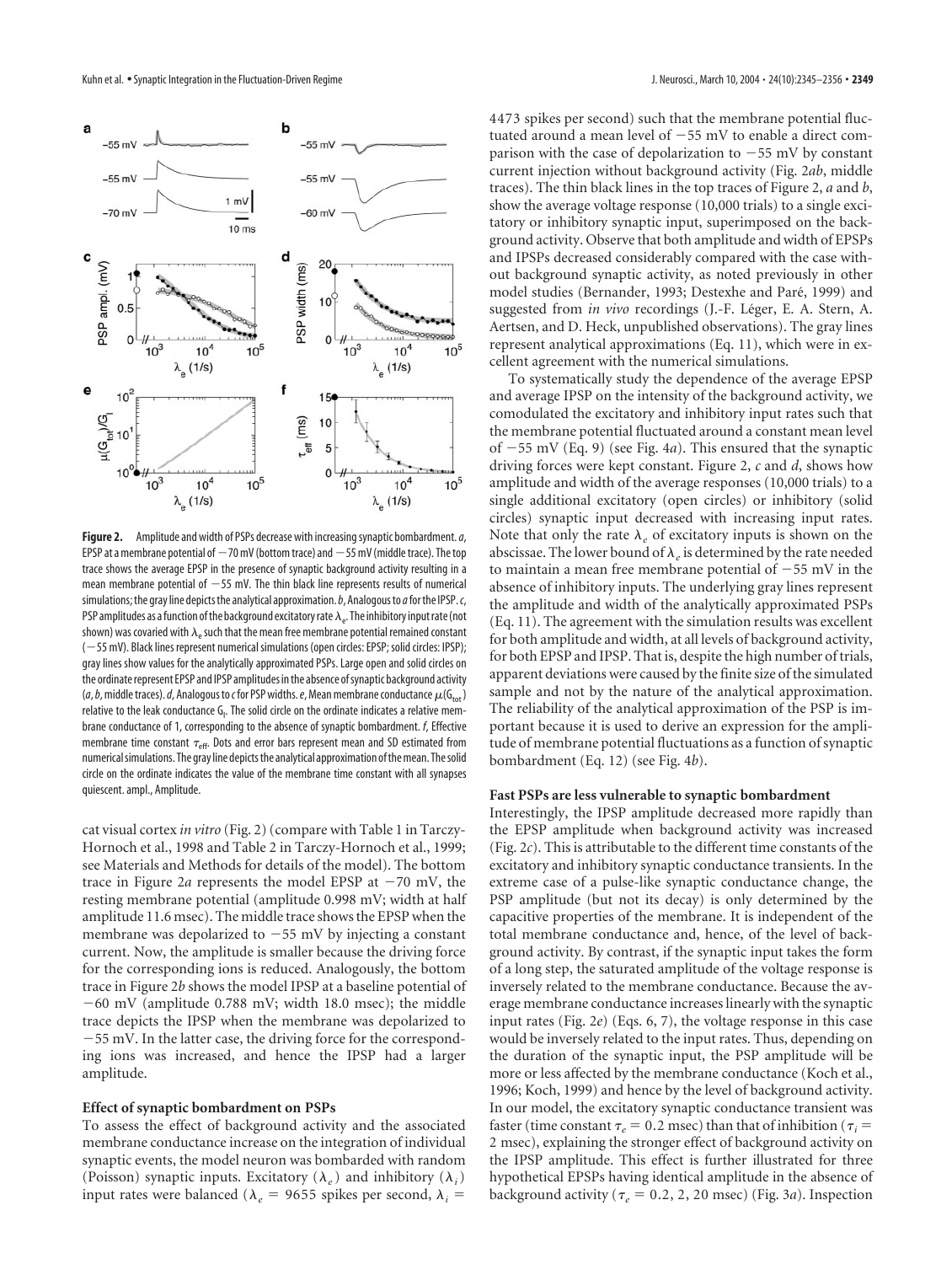

**Figure 3.** Amplitude of fast PSPs is less vulnerable to synaptic bombardment.*a*, Three hypothetical EPSPs with identical amplitude and different widths in the absence of synaptic background activity, at a membrane potential of  $-55$  mV. The synaptic conductance transients had time constants  $\tau_e = 0.2$ , 2, and 20 msec, respectively. *b*, *c*, The three EPSPs for two different levels of background excitatory ( $\lambda_{\rm e}$ ) and inhibitory ( $\lambda_{\rm i}$ ) rates, each resulting in an average membrane potential of  $-55$  mV.  $d$ , Amplitude of the three EPSPs as a function of the background excitatory rate  $(\lambda_e)$ . The background inhibitory rate (not shown) was covaried with  $\lambda_e$  such that the average membrane potential remained at  $-55$  mV. The solid circle on the ordinate represents the amplitude of the EPSPs in the absence of synaptic bombardment (*a*).

of the EPSPs at different levels of background activity (Fig. 3*b,c*) (excitatory and inhibitory conductances of background activity were the same as used in Fig. 2) reveals that the amplitude of the slowest EPSP experienced much more reduction than that of the fastest one (Fig. 3*d*). As shown in Materials and Methods and explained later in Results, the synaptic time constant also determines the detailed shape of the dependence of membrane potential fluctuations on background activity.

We now return to the decrease of PSP width with increasing background activity (Fig. 2*d*). It reflects the decrease of the effective membrane time constant, the latter being inversely related to the total membrane conductance (Eq. 5). A first-order analytical approximation of the mean effective membrane time constant (see Materials and Methods) is depicted by the gray line in Figure 2*f*, in very good agreement with estimates from numerical simulations (dots and error bars represent mean and SD). The error is 0.5 msec at the lowest input rates and improves further with increasing input rates because the relative fluctuations of the effective membrane time constant around its mean decrease with increasing input rates (see Materials and Methods). The agreement between the mean membrane time constant and its firstorder approximation is mainly responsible for the precision of the expressions for the PSP time course (Eq. 11) and for the amplitude of membrane potential fluctuations (Eq. 12; see Materials and Methods). The membrane time constant was 15 msec in the absence of synaptic input (solid circle on the ordinate). The effective membrane time constant, however, decreased rapidly with increasing background input rates and was  $\leq$  msec for a



**Figure 4.** Free membrane potential and firing rate of the model neuron with conductance input are non-monotonic functions of the balanced increase of excitation and inhibition. Dots depict the results of numerical simulations; gray lines correspond to analytical approximations. *a,* Mean free membrane potential as a function of the excitatory rate  $\lambda_{\rm e}$ . The inhibitory input rate (not shown) was covaried in a balanced manner.*b*, SD of the free membrane potential for the same input rates as in *a*. Arrows indicate identical SDs, corresponding to input rates used for the simulations in *d*and*e*. *c*, Firing rate of the neuron for the same input rates as in *a*. The dashed line corresponds to a simple firing rate model (see Results and Eq. 15). Arrows as in *c*. *d*, *e*, Time course of the membrane potential for two different levels of synaptic bombardment, resulting in equal SD of free membrane potential fluctuations, but different firing rates (*b*, *c*, arrows). Dotted lines indicate the firing threshold. *f* CV of the interspike interval distributions for the same input rates as in *a*. For *a– c* and *f*, we simulated 50  $\times$  20 sec of neural activity for each input condition. The statistics of interest were computed for each 20 sec trial and then averaged over all 50 trials. The SEM correspond to the diameter of the dots or was even smaller.

physiologically realistic total excitatory input rate of  $10<sup>4</sup>$  spikes per second (see also Discussion).

## **Membrane potential fluctuations and firing rate decrease at high levels of synaptic bombardment**

For the neuron with current-based synapses (Fig. 1), the balanced increase of excitation and inhibition always resulted in increased membrane potential fluctuations and thereby increased discharge rates; however, we just showed that for the model with conductance-based synapses, PSPs became smaller and shorter because of the increase in membrane conductance induced by background activity (Fig. 2). How does this effect influence the amplitude of membrane potential fluctuations and the firing rate at different levels of synaptic bombardment?

To study this question, we comodulated the excitatory and inhibitory synaptic input rates such that the mean free membrane potential remained constant (Fig. 4). We varied  $\lambda_e$  from 1178 to 100,000 spikes per second and concomitantly,  $\lambda_i$  from 0 to 52,149 spikes per second (Figs. 2*c–f*, 3*d*). The mean free membrane potential (Fig. 4*a*, dots represent the results of numerical simulations) matched the targeted constant depolarization level  $(-55)$ mV; gray line) very well. Note that the small apparent deviation for  $\lambda_e$  < 20,000 spikes per second (maximal deviation in the order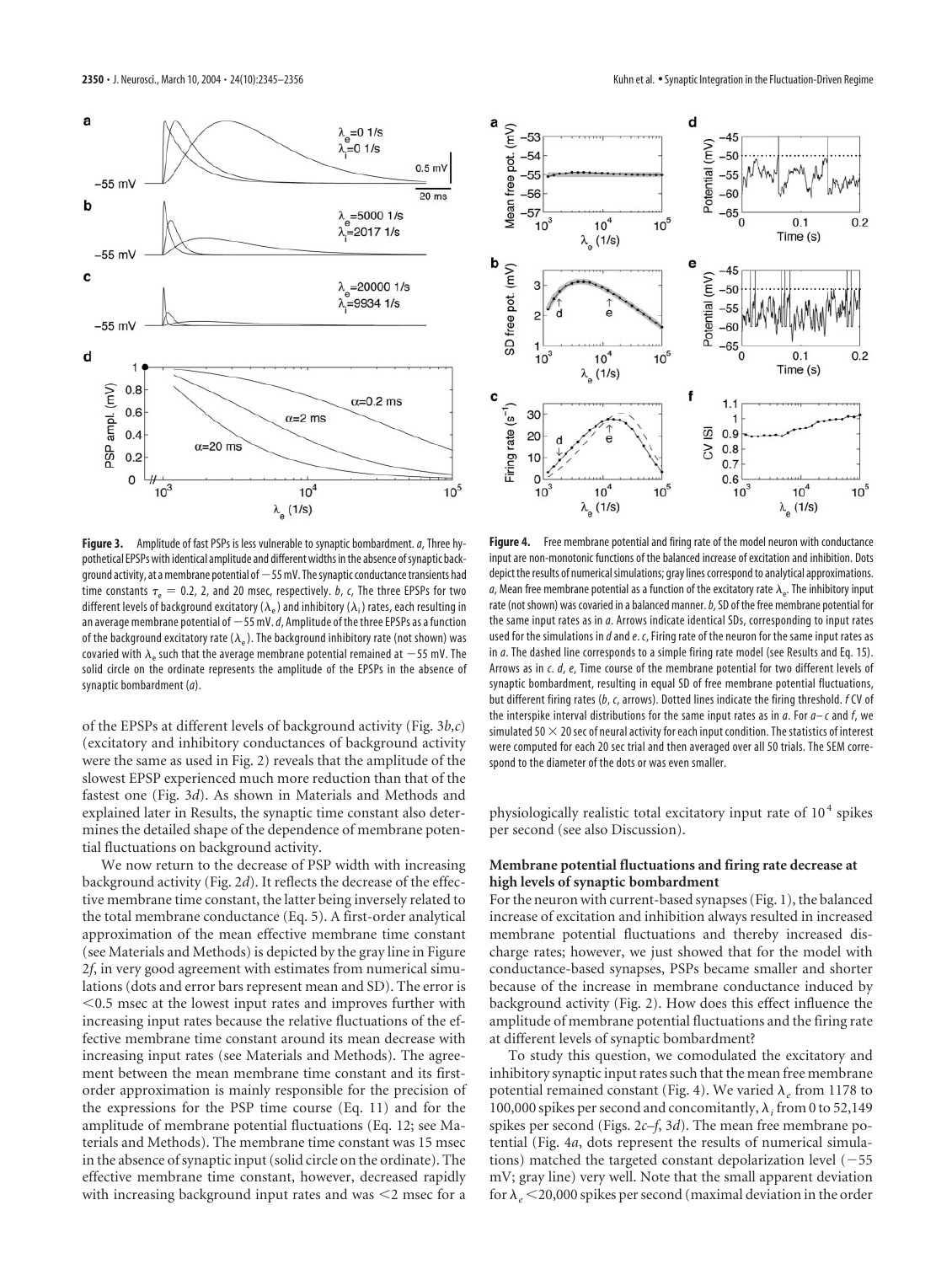of 0.1 mV) is caused by the assumption of constant excitatory and inhibitory synaptic conductances used to derive the input rates satisfying the balanced condition (Eq. 9). In agreement with our analysis (see Materials and Methods), however, the approximation improves with increasing input rates.

In marked contrast to the behavior of the model with current input, the fluctuations amplitude (Fig. 4*b*) did not increase monotonically with the balanced increase of excitation and inhibition: The SD first increased with increasing input rates, reached a maximum ( $\sim$ 3.1 mV for  $\lambda_e$   $\approx$  4200 spikes per second and  $\lambda_i$   $\approx$ 1600 spikes per second) and decreased for higher input rates. The gray line in Figure 4*b* represents an analytical approximation (Eq. 12) for the SD of the free membrane potential. Fluctuations were approximated by a linear superposition of EPSPs and IPSPs, taking into account their dependence on the level of synaptic bombardment (Fig. 2). This approximation was excellent over the entire range of input rates (errors are  $\leq 0.05$  mV). Thus, we can summarize the dependence of membrane potential fluctuations on balanced input as follows. At low input rates, the joint increase of excitation and inhibition causes larger membrane potential fluctuations, similar to what has been described for the model with current input (Fig. 1); however, increasing synaptic activity also increases the membrane conductance, leading to smaller and shorter PSPs (Fig. 2*c,d*). Beyond a given level of background activity, the increased membrane conductance overcompensates the increase of fluctuations caused by the higher input rates, and the membrane potential fluctuations effectively decrease. By contrast, imposing a fixed high membrane leak conductance in the current-based model neuron (to mimic the high input conductance observed in cortical neurons *in vivo*) would not lead to the same non-monotonic effect. Indeed, it is the strong dependence of the membrane conductance on the input activity that creates the non-monotonic effect. Furthermore, it is important to realize that the decrease of membrane potential fluctuations at higher input rates is not a consequence of any particular choice of parameters. In fact, the fluctuations are bound to decrease because the shunting effect provided by the increased membrane conductance always dominates for high enough input rates (at high input rates, the variance of the free membrane potential is asymptotically inversely proportional to the excitatory input rate; Eq. 12). The details of the non-monotonic profile, however, depend on the synaptic parameters. The decrease of membrane potential fluctuations at higher balanced input rates, in particular, is weaker for faster synaptic conductance transients (data not shown; see Materials and Methods).

The effect just described is highly relevant to cortical neurons *in vivo*. First, maximal amplitude fluctuations were reached for input rates typical of cortical neurons. Assuming that the number of active synapses on a cortical neuron is between  $10^3$  and  $10^4$ , maximal membrane potential fluctuations would be induced by individual input rates of the order of one spike per second (Fig. 4*b*), typical for ongoing activity of neocortical neurons. Second, the membrane conductance leading to maximal membrane fluctuations was approximately fivefold the leak conductance (Fig. 2*e*), i.e., at the lower bound of what is expected for cortical neurons *in vivo*. Borg-Graham et al. (1998), Hirsch et al. (1998), and Anderson et al. (2000a, 2001) consistently reported that input conductance during visual stimulation was approximately three times as large as without visual stimulation (resting conductance). Moreover, ongoing network activity in the absence of visual stimulation (Arieli et al., 1996) gives rise to synaptic input and hence contributes to the resting conductance (Paré et al., 1998). In a model study, Destexhe and Paré (1999) estimated that

the total conductance of parietal pyramidal neurons during periods of elevated activity was as much as 7–30 times larger than the leak conductance. Taken together, these figures indicate that the conductance increase *in vivo* is of the same magnitude or even larger than the conductance increase needed to observe the effect described here.

Similar to the membrane potential fluctuations, the neuronal rate response was also found to be a non-monotonic function of the balanced input rates. (Fig. 4*c*, dots represent the results of numerical simulations.) It first increased with increasing input rates, reached a maximum (28 spikes per second for  $\lambda_e \approx 13,000$ spikes per second and  $\lambda_i \approx 6,200$  spikes per second), and decreased for higher input rates. As a consequence, comodulation of excitation and inhibition does not implement a straightforward way of controlling the neuronal firing rate, as initially proposed by Shadlen and Newsome (1998).

# **Impact of the effective membrane time constant on the firing rate**

Strikingly, the maximal firing rate response occurred for much larger input rates than the maximal fluctuation amplitude. For intermediate synaptic input activity (i.e., for input rates higher than the rates resulting in maximal membrane potential fluctuations, but lower than the rates for which the firing rate reached its maximum), increasing input rates decreased the membrane potential fluctuations but, paradoxically, increased the firing rate. We conclude that the size of the membrane potential fluctuations alone does not determine the discharge rate of the neuron.

To investigate this point, we compared the time course of the membrane potential for two different levels of synaptic bombardment, resulting in identical fluctuation amplitudes (Fig. 4*d*,*e*) (with  $\lambda_e = 1837$  spikes per second,  $\lambda_i = 348$  spikes per second, and  $\lambda_e = 12{,}857$  spikes per second,  $\lambda_i = 6163$  spikes per second, respectively). Despite the identical SD of the free membrane potential (2.8 mV) (Fig. 4*b*, arrows), however, the firing rate was much higher in the case of higher input rates (28 vs 9 spikes per second) (Fig. 4*c*, arrows), because of the faster transients of the membrane potential. Considering that fluctuations result from the superposition of PSPs, these faster dynamics reflect the decrease of PSP width with increasing background activity (Fig. 2*d*).

Thus, the membrane time constant is another very effective modulator of the firing rate. In the two situations just described, the probabilities of the free membrane potential to be above threshold are practically identical because the (approximately Gaussian) distributions of free membrane potential have identical mean and SD. Nevertheless, the time for the membrane potential to hit the firing threshold again after the occurrence of a spike is shorter in the case of higher synaptic bombardment, because the membrane potential fluctuates more rapidly. As a consequence, the output firing rate is increased. The greatly decreased effective membrane time constant caused by intense synaptic bombardment (Fig. 2*f*) thus can be thought of as allowing for "faster sampling" of the distribution of the membrane potential. To test this idea quantitatively, we calculated the probability of the free membrane potential to be above firing threshold, normalized by the typical time scale of the membrane potential dynamics, the mean effective membrane time constant (Eq. 14). The resulting approximation (Eq. 15) is represented by a dashed line in Figure 4*c*. Despite the simplicity of this *ad hoc* model, the firing rate response of the spiking model neuron was replicated with unexpected accuracy. This emphasizes that both the ampli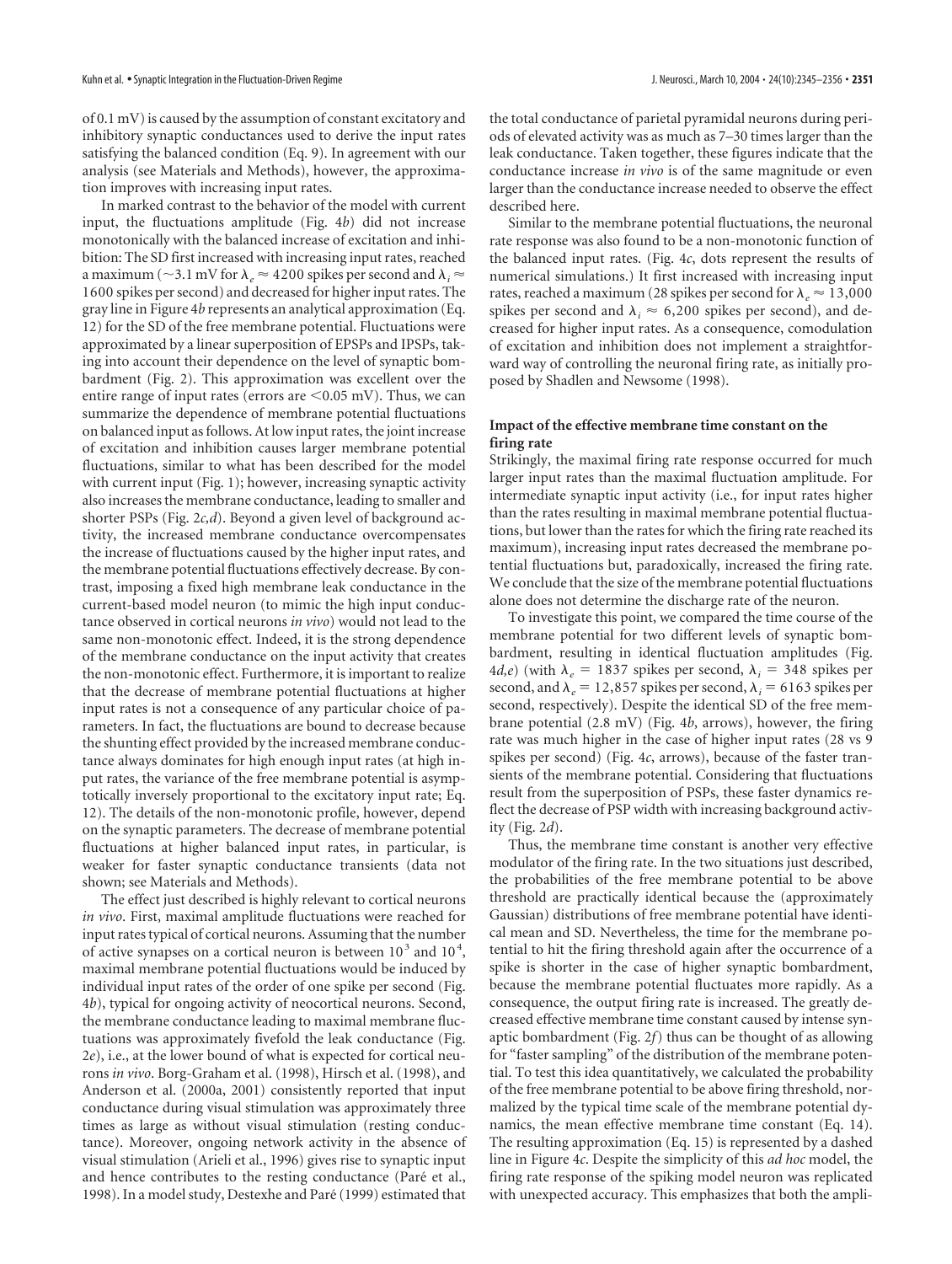tude characteristics and the dynamical properties of the membrane potential must be considered to explain the firing characteristics of the neuron; neither of the two alone suffices.

In summary, in the fluctuation-driven regime, the increased membrane conductance affects the firing rate simultaneously in two opposite ways. It increases the firing rate by allowing faster transients, and decreases it by shunting the membrane potential fluctuations. Finally, note that the firing of the spiking model with conductance input was slightly more irregular (Fig. 4*f*) than for the model with current input (Fig. 1*f*), reaching a value of 1 (corresponding to the irregularity of a Poisson process) for high input rates.

Let us point out that the balanced increase of input activity that we studied so far was defined as the combination of excitatory and inhibitory rate increases evoking no change of mean free membrane potential. This is in (apparent) contrast to studies in which balanced input referred to identical excitatory and inhibitory firing rates (Shadlen and Newsome, 1994, 1998). Our definition of balanced input, however, generalizes this situation and allows us to single out and compare the specific response of membrane potential fluctuations in model neurons with current input and conductance input.

## **Independently varied excitatory and inhibitory input rates**

Relaxing the balanced input condition imposed so far, we varied the excitatory and inhibitory input rates independently and compared the distribution of the free membrane potential and the firing rate with the corresponding quantities for the model with current-based synapses (Fig. 5). Figure 5*a* shows the analytical approximation for the mean free membrane potential for  $\lambda_e$  and  $\lambda_i$  ranging from 10 to 100,000 spikes per second. Input rates were constrained such that the mean free membrane potential remained between  $-70$  mV (dark blue) and  $-50$  mV (dark

red). The values for the analytical approximation were checked against the results of numerical simulations (data not shown); the agreement was excellent over the whole input domain. Figure 5*b* shows the mean free membrane potential of the model with current input. Here, input rates ranged from 10 to 10,000 spikes per second only, for reasons discussed later. Note that for this model, the range of input rates evoking values of the mean free membrane potential between  $-70$  mV and  $-50$  mV was much smaller than for the neuron with conductance input. For  $\lambda_e = 10,000$ spikes per second for instance,  $\lambda_i$  could take values in the range of 4448–5277 spikes per second for the model with current input, whereas it extended from 3175 to 26,865 spikes per second for the model with conductance input (Fig. 5*a*). This larger input range



**Figure 5.** Free membrane potential and firing rate as a function of excitatory ( $\lambda_{\rm e}$ ) and inhibitory ( $\lambda_{\rm i}$ ) input rates, for the model neuron with conductance input (left) and with current input (right).*a*, Mean free membrane potential of the model with conductance input. Values below  $-70$  mV or above  $-50$  mV are not displayed. *b*, Analogous to *a* for the model with current input. Note the different axes, compared with *a*.*c*, SD of the free membrane potential for the model with conductance input. Values are shown for the same input domain as in *a*. The dashed line indicates the 55 mV contour of the mean free membrane potential. *d*, Analogous to *c* for the model with current input. *e*, Firing rate of the neuron with conductance input. The input domain was constrained to rates  $>$ 10<sup>2.5</sup> spikes per second. The dashed line is again the  $-$  55 mV contour; the solid line indicates input rates corresponding to constant free membrane potential fluctuations (2.8 mV SD). *f*, Analogous to*e*for the neuron with current input. The solid line represents input rate values corresponding to 4 mV SD of the free membrane potential.

is a direct consequence of the marked PSP dependence on synaptic background activity (Fig. 2).

The approximated SD of the free membrane potential for the model with conductance input took values from  $\sim$  0.3 mV (dark blue) to  $>3$  mV (yellow), with the largest fluctuations occurring for intermediate input rates (Fig. 5*c*). Again, the agreement with numerical simulations was excellent (data not shown). By contrast, the maximal fluctuation amplitude for the model with current input was much larger ( $>$ 10 mV SD) (Fig. 5*d*), although the maximal input rates were one order of magnitude smaller in this case. Moreover, fluctuations now were largest for high input rates, because the dependence of the membrane conductance on the synaptic bombardment and the consecutive modulation of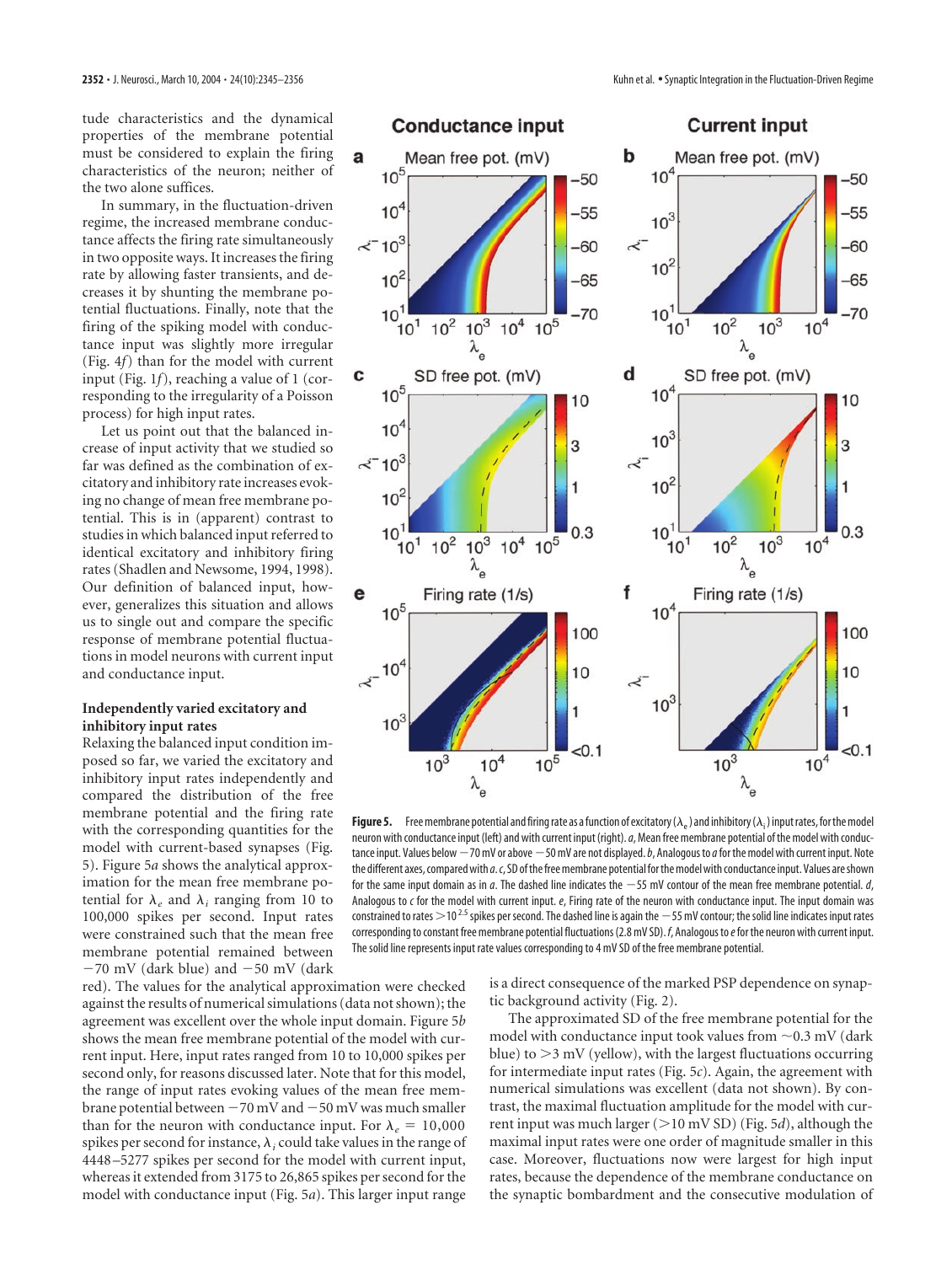PSPs were not taken into account. Note that the synaptic rates were limited to at most 10,000 spikes per second for the model with current input (Fig. 5*b*,*d*,*f*), precisely because the membrane potential fluctuations became unrealistically large for higher input rates. The black dashed lines in Figure 5,  $c$  and  $d$ , are the  $-55$ mV contours for the mean free membrane potential (compare with Fig. 5, *a* and *b*, respectively); they correspond to input rates and fluctuation amplitudes as shown in Figures 4*b* and 1*d*, respectively. Importantly, the dependence of the fluctuation amplitude along such a contour for the model with synaptic conductances (Fig. 5*c*) was non-monotonic at all membrane potential levels, demonstrating the generality of the non-monotonic fluctuation profile derived in Figure 4b. Note that the  $-55$  mV contours (and only those) were equal for both models. This is because of the choice of synaptic parameters for the model with current input. Synaptic currents were chosen equal to the PSCs of the model with conductance input with the membrane potential clamped at  $-55$  mV (see Materials and Methods); however, alternative parameter values for the synaptic currents would not alter the qualitative appearance of Figure 5*d*.

The firing rates of the neurons with conductance input and current input are shown in Figure 5, *e* and *f*, respectively (input domains are reduced compared with *a* and *b*). The black dashed lines again indicate the  $-55$  mV contours and correspond to firing rate responses shown in Figures 4*c* and 1*e*. For the model with conductance input (Fig. 5*e*), the dependence of firing rate on input rates along any mean free membrane potential contour was always non-monotonic, implying that the non-monotonic rate response (Fig. 4*c*) occurs for any level of the mean membrane potential.

## **Spiking only occurs when the mean membrane potential is close to threshold**

Interestingly, the model with conductance input (Fig. 5*e*) only responded to inputs evoking mean free membrane potentials close to threshold. This is in marked contrast to the model with current input. There, for  $\lambda_e = 10,000$  spikes per second, for instance, the firing rate reached appreciable values for the entire range of  $\lambda_i$ , including high values giving rise to mean free membrane potentials far below threshold (Fig. 5*f*). The reason is that in the model with current input, the membrane potential fluctuations increase monotonically with input rates and can reach very high amplitudes. Therefore, the membrane potential can cross firing threshold even if it has, on average, a very low value, provided the input rates are high enough. Nevertheless, even for high input rates and large membrane potential fluctuations, the firing rate of the model with current input was approximately one order of magnitude smaller than for the more realistic neuron model with conductance input (Fig. 5*e*,*f*) because of its fixed membrane time constant.

The black solid line in Figure 5*e* indicates values of the input rates evoking a constant SD of the free membrane potential (2.8 mV) (compare Fig. 5*c*). The curve intersected the  $-55$  mV potential contour (dashed line) twice (corresponding to input rates indicated by arrows in Figure 4*c*). Similarly, the black solid line in Figure 5*f* represents input rates leading to a constant SD (4 mV) for the model with current input. Note, however, that in this case the curve intersected the  $-55$  mV potential contour only once. Indeed, for the model with current input, a pair of mean and SD of the free membrane potential corresponds to a unique pair of input rates (Eqs. 2, 3), in contrast to the model with conductance input. This has important practical consequences for the infer-

# **Discussion**

Our analysis predicts that the synaptically induced conductance change occurring in cortical neurons critically shapes their response properties. Membrane potential fluctuations do not increase monotonically with increasing balanced input rates; instead, they decrease for higher input rates (Fig. 4*b*). Functionally even more important, the firing rate is also a non-monotonic function of balanced input (Fig. 4*c*), but it does not follow the same profile as the fluctuations do. The spike rate further increases with increasing balanced input, although the fluctuations had already passed their maximum and actually decrease. This difference is caused by the reduced effective membrane time constant, which allows fluctuations to cross spike threshold more often. These effects are robust and depend neither on the membrane potential level nor on the exact values of model parameters (see Results) or the shape of conductance transients. Rectangular synaptic conductance transients, for instance, led to similar results (data not shown).

Furthermore, we relaxed the balanced input condition and studied membrane potential and firing rate response over a large range of excitatory and inhibitory input rates (Fig. 5). We showed that membrane potential fluctuations already reach their maximal amplitude at moderate input rates. A further increase of excitation and inhibition results in decreasing fluctuations, even if the input is not exactly balanced.

The EPSP and IPSP shapes modeled here (Fig. 2*a*,*b*) fitted measurements on spiny cells of the visual cortex *in vitro* (Tarczy-Hornoch et al., 1998, 1999). In this preparation, and for membrane potential levels close to firing threshold, the average IPSP was found to be larger and longer than the average EPSP. With increasing background activity, however, we predict that IPSPs become smaller than EPSPs (Fig. 2*c*), because PSPs with longer synaptic conductance transients are more vulnerable to background activity (Fig. 3). This prediction can be tested experimentally by averaging the membrane potential excursions, triggered on the spikes of excitatory or inhibitory afferent neurons (Matsumura et al., 1996) for different levels of background activity. Similarly, the AMPA component of a glutamatergic synapse is predicted to be less affected by increasing synaptic bombardment than its (slower) NMDA component.

## **Physiological relevance**

Our model is in quantitative agreement with a number of physiological characteristics of V1 neurons. Anderson et al. (2000b) measured membrane potential fluctuations between 3 and 4 mV (SD, averaged across cells), slightly varying with stimulus contrast and orientation. In the present model, fluctuations reached a maximal SD of  $\sim$ 3 mV (Figs. 4*b*, 5*c*), which is within the range of values observed *in vivo*. Note that the SD of experimental data was calculated after removing action potentials. Therefore, a comparison with the free membrane potential fluctuations predicted by our model is only appropriate if the probability to be above firing threshold is low. This is generally the case for visual neurons (Anderson et al., 2000b). Moreover, in the same study, it was shown that the amplitude of fluctuations (averaged across the duration of visual trials and across cells) did not change much with stimulus contrast or orientation (Monier et al., 2003). This may be attributable to the fact that the range of synaptic input to visual cortical neurons during sensory stimulation corresponds to the range where the increased input rate is effectively compen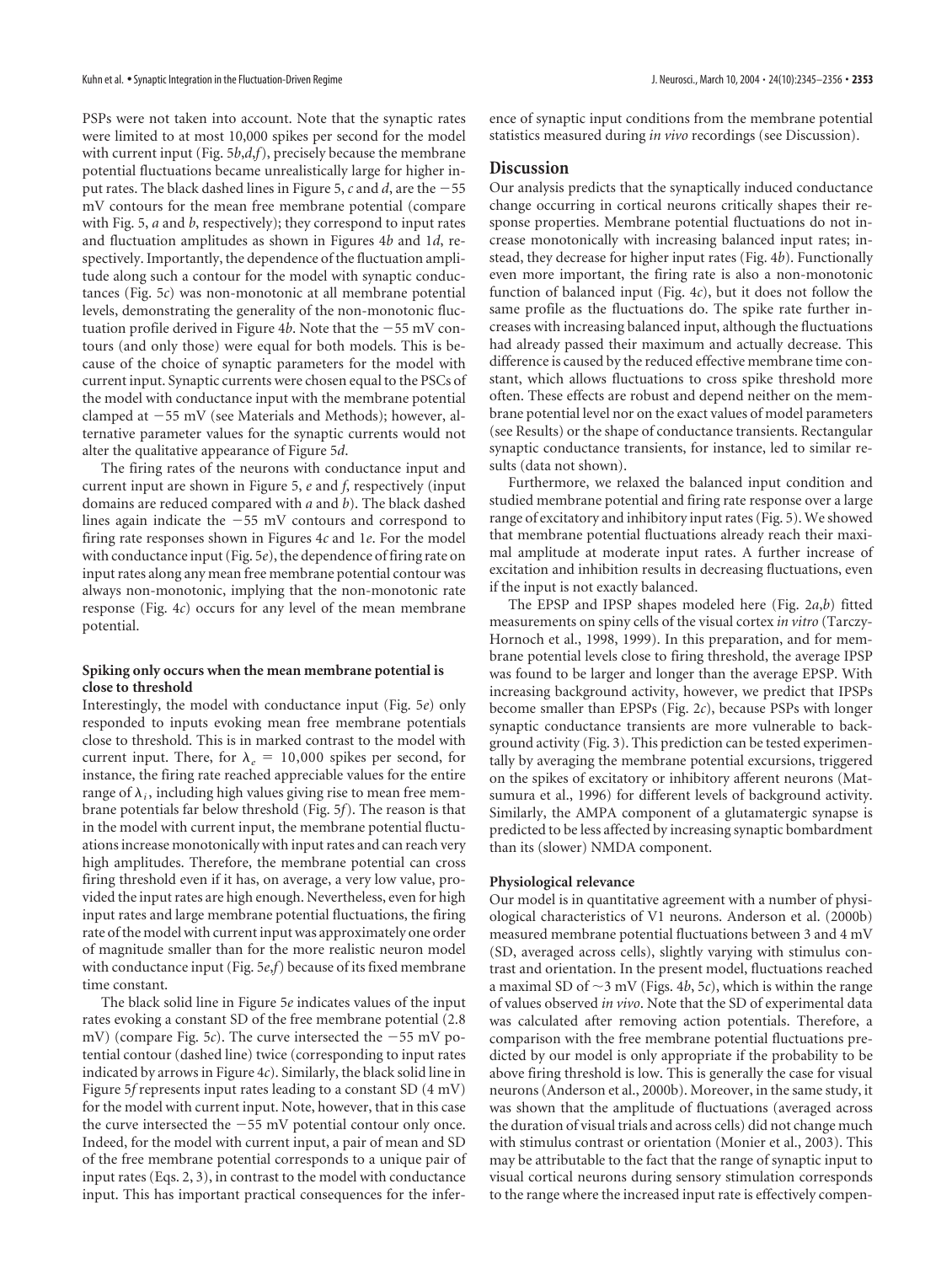sated by the shunt because of the increased conductance, such that fluctuations remain approximately constant. Note that this range can be quite large. For a mean membrane potential of  $-55$ mV, for instance (Fig. 4*b*), the input domain for which the fluctuations in our model remained between 2.5 and 3 mV (SD) ranged from  $\leq$ 2000 to  $\geq$ 20,000 spikes per second for  $\lambda_e$ .

Finally, we found that because of the limited amplitude of fluctuations, the neuron model with conductance input generated spikes at high membrane potential levels only (with  $\leq$  10 mV distance to firing threshold) (Fig. 5*e*), regardless of the absolute level of synaptic bombardment. This is in clear contrast to the model neuron with current input (Fig. 5*f*) but in good agreement with experimental studies. Carandini and Ferster (2000), and Anderson et al. (2000b) measured the firing rate as a function of the mean membrane potential (across different stimulus conditions) and showed, indeed, that visual cortical neurons only started to produce spikes at an average membrane potential level  $10$  mV below firing threshold.

# **Functional relevance**

Several models of cortical function rely on the so-called "divisive" effect provided by the neuronal input conductance (invoked, for instance, to explain the saturation of simple cell spike response amplitude with increasing contrast) (Carandini and Heeger, 1994). More recent studies showed that input conductance actually has a subtractive effect on the input–output relationship of a neuron (Holt and Koch, 1997; Chance et al., 2002); however, the increased background synaptic input not only results in increased input conductance but also leads to larger synaptic current fluctuations. Chance et al. (2002) showed that the combination of these two effects implies that increased background synaptic input has a purely divisive effect on neuronal output. This is in apparent contrast to our results. We showed that for a fairly large range of balanced input rates, the neuronal response first increases with the input rates (Fig. 4*c*). This difference originates in the different input regime studied by Chance et al. (2002). Whereas the neuron in our study was driven by membrane potential fluctuations and otherwise kept in balance, Chance et al. (2002) used large depolarizing currents ( $>$ 0.5 nA) driving the membrane potential toward firing threshold. The effects of the membrane conductance increase differ in both situations. In the case of Chance et al. (2002), the shunt effect provided by the conductance increase on the driving (excitatory) current is effectively compensated by the reduced membrane time constant. In contrast, when the synaptic current is on average subthreshold (and we do not inject any additional current), the effect of the membrane conductance increase depends on its absolute level. For a small conductance increase, the decreased membrane time constant dominates and the firing rate increases (Fig. 4). For a large conductance increase, however, the shunt of membrane potential fluctuations overcompensates the effect of the decreased membrane time constant such that the firing rate eventually decreases. The interplay of these two opposite effects leaves a non-monotonic effect of input conductance on neuronal output. In conclusion, modulation of membrane conductance has quite different effects on the response properties of the neuron, depending on its precise input regime. Note that the question of the actual input regime of cortical neurons is still open. Although visual cortical neurons appear to operate in the fluctuationdriven regime during large parts of the sensory response (Borg-Graham et al., 1998), excitation and inhibition can also be transiently decoupled, working in a push–pull manner (Hirsch et al., 1998).

Two recent experimental studies stressed the importance of fast membrane potential transients for the amplitude of the spike response. First, Azouz and Gray (1999) recorded the membrane potential of V1 neurons during visual stimulation and found that the number of evoked spikes was correlated with the power of the membrane potential in the  $\gamma$  band (20–70 Hz). Second, Volgushev et al. (2002) showed that optimally oriented gratings evoked stronger fluctuations of the membrane potential in the  $\gamma$  frequency range than did the nonoptimally oriented gratings. Both groups proposed that this change of spectral content was produced by a rearrangement of the fine temporal structure of the input. Our results suggest that this difference could also be explained by the altered electrical properties of the membrane. With optimally oriented gratings, as both excitation and inhibition increase (Anderson et al., 2000a), the membrane time constant decreases. Thus, faster membrane potential transients could be caused by the concomitant increase of excitation and inhibition as well as a change in precise timing.

Last, we point out that the non-monotonic response of neurons driven by balanced input may also be expected to critically determine the ensemble activity in recurrent networks. In fact, for suitable network architectures, the particular input–output relation shown here would even predict the existence of stable self-sustained network activity in the absence of external inputs.

#### **Analysis of excitation–inhibition balance** *in vivo*

It is a major endeavor of cortical physiology to understand how neuronal receptive fields emerge. The interplay of excitation and inhibition is an important factor in shaping the responses of cortical neurons (Moore and Nelson, 1998; Ferster and Miller, 2000). To study such questions, the inference of the input of a single neuron from its response (to a sensory stimulus) appears promising. In this context, methods based on conductance measurement were proposed to infer the relative increase of excitation and inhibition during a visual response (Anderson et al., 2000a; Borg-Graham, 2001). Here, we derived analytical approximations relating excitatory and inhibitory synaptic input rates to the mean and variance of the free membrane potential (Eqs. 8, 12) (Fig. 5). These expressions can be used reversely to directly infer the level of excitation and inhibition from membrane potential recordings, without having to actually measure the input conductance. We also found, however, that certain combinations of mean and SD of the membrane potential can be the result of two different pairs of excitatory and inhibitory input rates (Fig. 5*e*). This ambiguity can be resolved by exploiting second-order temporal properties of the membrane potential (e.g. its autocorrelation function), because these are differentially affected by the two candidate input conditions. Note that the inference method proposed here is limited, of course, by the assumptions made about the neuron and the input (see below). In addition, the relatively weak dependence of membrane potential fluctuations on input activity changes for certain input ranges (see above) might limit the sensitivity of the method.

#### **Limitations of the model**

Several features of cortical neurons were not taken into account in our model study. First, in reality, individual neuronal activities are not statistically independent (e.g., in the visual cortex) (Das and Gilbert, 1999), and hence a postsynaptic neuron is expected to receive partially correlated inputs. Our present knowledge of the interaction structure of synaptic input ensembles *in vivo* is quite sparse, however, and results derived with *ad hoc* correlation models have to be considered with caution (Kuhn et al., 2003).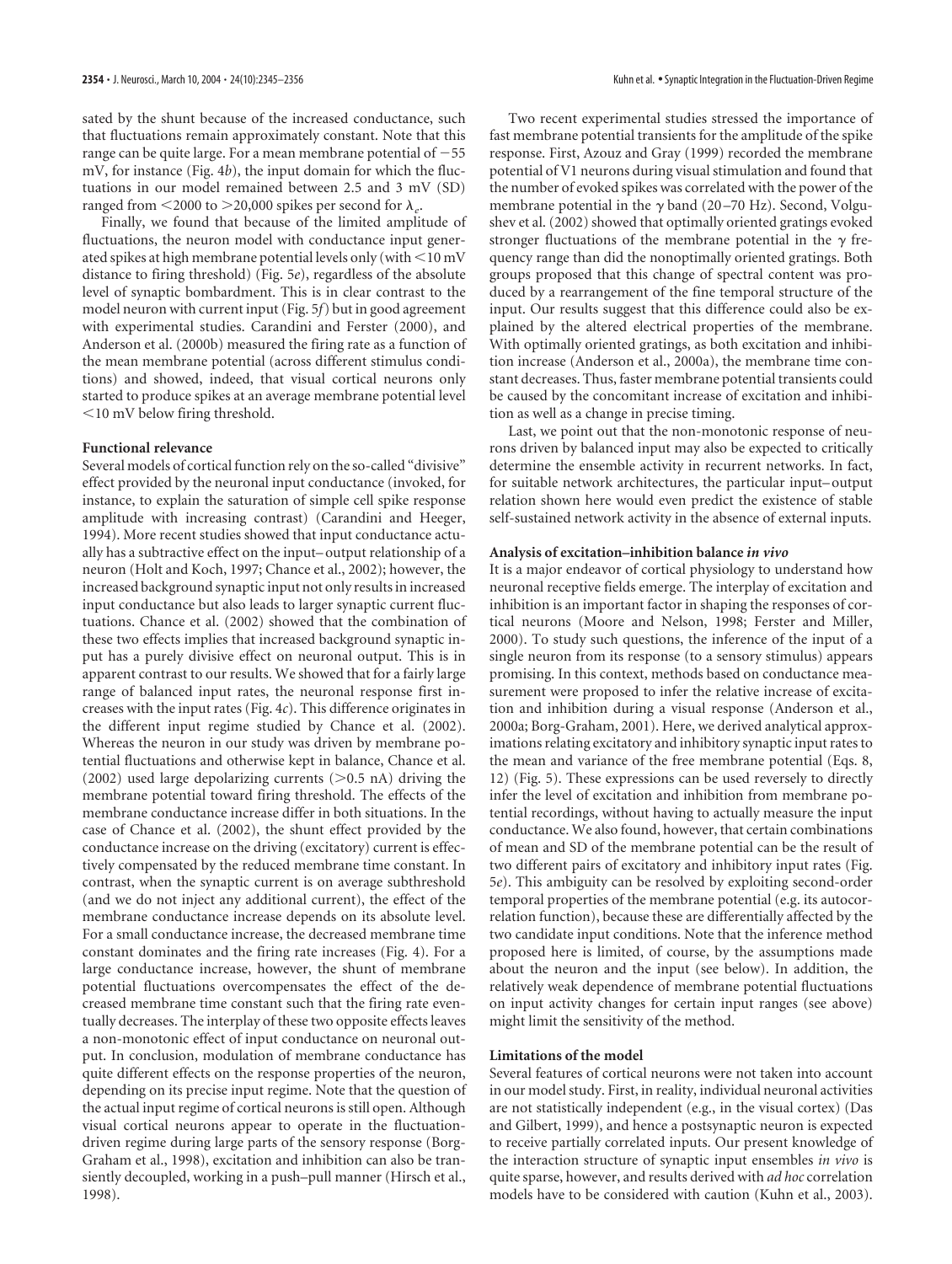Second, real synapses do not respond to individual presynaptic events in a stereotypical fashion: they show dynamics and plasticity on several different time scales. Although the plasticity of excitatory and inhibitory synapses onto layer 4 spiny neurons in V1 (modeled in this study) was investigated *in vitro* (Tarczy-Hornoch et al., 1998, 1999), very little is known about synaptic plasticity *in vivo*. Third, real neurons use voltage-gated ion channels to generate action potentials, presenting a source of nonlinear properties near spike threshold. Tiesinga et al. (2000) studied a neuron model with Hodgkin–Huxley currents and found that with current input the firing rate increased with increasing current variance, whereas the opposite was the case for the model with conductance input. This is very much in line with our findings; however, they did not ensure that the mean membrane potential was constant for different levels of synaptic input, and spikes could have been elicited by membrane potential drifts rather than by fluctuations. Finally, real cortical neurons are spatially extended, allowing for additional nonlinear processing of synaptic inputs (Holmes and Woody, 1989; Koch et al., 1990; Bush and Sejnowski, 1994; London et al., 1999; Häusser et al., 2000; Reyes, 2001). The impact of dendritic distribution of synapses and of the presence of membrane nonlinearities (including subthreshold membrane conductances) on the phenomena described here are currently being investigated.

#### **References**

- Abeles M (1991) Corticonics: neural circuits of the cerebral cortex. Cambridge: Cambridge UP.
- Ahmed B, Allison JD, Douglas RJ, Martin KAC (1997) An intracellular study of the contrast-dependence of neuronal activity in cat visual cortex. Cereb Cortex 7:559–570.
- Amit DJ, Brunel N (1997) Model of global spontaneous activity and local structured activity during delay periods in the cerebral cortex. Cereb Cortex 7:237–252.
- Anderson JS, Carandini M, Ferster D (2000a) Orientation tuning of input conductance, excitation, and inhibition in cat primary visual cortex. J Neurophysiol 84:909–926.
- Anderson JS, Lampl I, Gillespie DC, Ferster D (2000b) The contribution of noise to contrast invariance of orientation tuning in cat visual cortex. Science 290:1968–1972.
- Anderson JS, Lampl I, Gillespie DC, Ferster D (2001) Membrane potential and conductance changes underlying length tuning of cells in cat primary visual cortex. J Neurosci 21:2104–2112.
- Arieli A, Sterkin A, Grinvald A, Aertsen A (1996) Dynamics of ongoing activity: explanation of the large variability in evoked cortical responses. Science 273:1868–1871.
- Azouz R, Gray CM (1999) Cellular mechanisms contributing to response variability of cortical neurons *in vivo*. J Neurosci 19:2209–2223.
- Azouz R, Gray CM, Nowak LG, McCormick DA (1997) Physiological properties of inhibitory interneurons in cat striate cortex. Cereb Cortex 7:534–545.
- Bair W (1999) Spike timing in the mammalian visual system. Curr Opin Neurobiol 9:447–453.
- Bernander Ö (1993) Synaptic integration and its control in neocortical pyramidal cells. PhD thesis, California Institute of Technology.
- Bernander Ö, Douglas RJ, Martin KAC, Koch C (1991) Synaptic background activity influences spatiotemporal integration in single pyramidal cells. Proc Natl Acad Sci USA 88:11569–11573.
- Borg-Graham LJ (2001) The computation of directional selectivity in the retina occurs presynaptic to the ganglion cell. Nat Neurosci 4:176–183.
- Borg-Graham LJ, Monier C, Frégnac Y (1998) Visual input evokes transient and strong shunting inhibition in visual cortical neurons. Nature 393:369–373.
- Bringuier V, Chavane F, Glaeser L, Frégnac Y (1999) Horizontal propagation of visual activity in the synaptic integration field of area 17 neurons. Science 283:695–699.
- Bush PC, Sejnowski TJ (1994) Effects of inhibition and dendritic saturation in simulated neocortical pyramidal cells. J Neurophysiol 71:2183–2193.
- Carandini M, Ferster D (2000) Membrane potential and firing rate in cat primary visual cortex. J Neurosci 20:470–484.
- Carandini M, Heeger DJ (1994) Summation and division by neurons in primate visual cortex. Science 264:1333–1336.
- Chance FS, Abbott LF, Reyes AD (2002) Gain modulation from background synaptic input. Neuron 35:773–782.
- Das A, Gilbert CD (1999) Topography of contextual modulations mediated by short-range interactions in primary visual cortex. Nature 399:655–661.
- Destexhe A, Paré D (1999) Impact of network activity on the integrative properties of neocortical pyramidal neurons *in vivo*. J Neurophysiol 81:1531–1547.
- Ferster D, Miller KD (2000) Neural mechanisms of orientation selectivity in the visual cortex. Annu Rev Neurosci 23:441–471.
- Gerstein GL, Mandelbrot B (1964) Random walk models for the spike activity of a single neuron. Biophys J 4:41–68.
- Häusser M, Spruston N, Stuart GJ (2000) Diversity and dynamics of dendritic signaling. Science 290:739–744.
- Hirsch JA, Alonso J-M, Reid RC, Martinez LM (1998) Synaptic integration in striate cortical simple cells. J Neurosci 18:9517–9528.
- Holmes WR, Woody C (1989) Effects of uniform and non-uniform synaptic "activation-distributions" on the cable properties of modeled cortical pyramidal neurons. Brain Res 505:12–22.
- Holt GR, Koch C (1997) Shunting inhibition does not have a divisive effect on firing rates. Neural Comput 9:1001–1013.
- Jack JJB, Noble D, Tsien RW (1975) Electric current flow in excitable cells. Oxford: Clarendon.
- Koch C (1999) Biophysics of computation: information processing in single neurons. Oxford: Oxford UP.
- Koch C, Douglas R, Wehmeier U (1990) Visibility of synaptically induced conductance changes: theory and simulations of anatomically characterized cortical pyramidal cells. J Neurosci 10:1728–1744.
- Koch C, Rapp M, Segev I (1996) A brief history of time (constants). Cereb Cortex 6:93–101.
- Kuhn A, Rotter S, Aertsen A (2002) Subthreshold membrane potential fluctuations decrease with synaptic input rate in a simple model neuron with synaptic conductances. In: Proceedings of the 3rd Forum of European Neuroscience, 2002, 083.12.
- Kuhn A, Aertsen A, Rotter S (2003) Higher-order statistics of input ensembles and the response of simple model neurons. Neural Comput 15:67–101.
- London M, Meunier C, Segev I (1999) Signal transfer in passive dendrites with nonuniform membrane conductance. J Neurosci 19:8219–8233.
- Matsumura M, Chen D, Sawaguchi T, Kubota K, Fetz EE (1996) Synaptic interactions between primate precentral cortex neurons revealed by spike-triggered averaging of intracellular membrane potentials *in vivo*. J Neurosci 16:7757–7767.
- McCormick DA, Connors BW, Lighthall JW, Prince DA (1985) Comparative electrophysiology of pyramidal and sparsely spiny neurons of the neocortex. J Neurophysiol 54:782–806.
- Monier C, Chavane F, Baudot P, Graham LJ, Frégnac Y (2003) Orientation and direction selectivity of synaptic inputs in visual cortical neurons: a diversity of combinations produces spike tuning. Neuron 37:663–680.
- Moore CI, Nelson SB (1998) Spatio-temporal subthreshold receptive fields in the vibrissae representation of rat primary somatosensory cortex. J Neurophysiol 80:2882–2892.
- Papoulis A (1991) Probability, random variables, and stochastic processes, Ed 3. Boston: McGraw-Hill.
- Paré D, Shink E, Gaudreau H, Destexhe A, Lang E (1998) Impact of spontaneous synaptic activity on the resting properties of cat neocortical pyramidal neurons in vivo. J Neurophysiol 79:1450–1460.
- Pei X, Volgushev M, Vidyasagar TR, Creutzfeld OD (1991) Whole cell recording and conductance measurements in cat visual cortex *in vivo*. NeuroReport 2:485–488.
- Rapp M, Yarom Y, Segev I (1992) The impact of parallel fiber background activity on the cable properties of cerebellar Purkinje cells. Neural Comput 4:518–533.
- Reyes A (2001) Influence of dendritic conductances on the input-output properties of neurons. Annu Rev Neurosci 24:653–675.
- Rotter S, Diesmann M (1999) Exact digital simulation of time-invariant linear systems with applications to neuronal modeling. Biol Cybern 81:381–402.